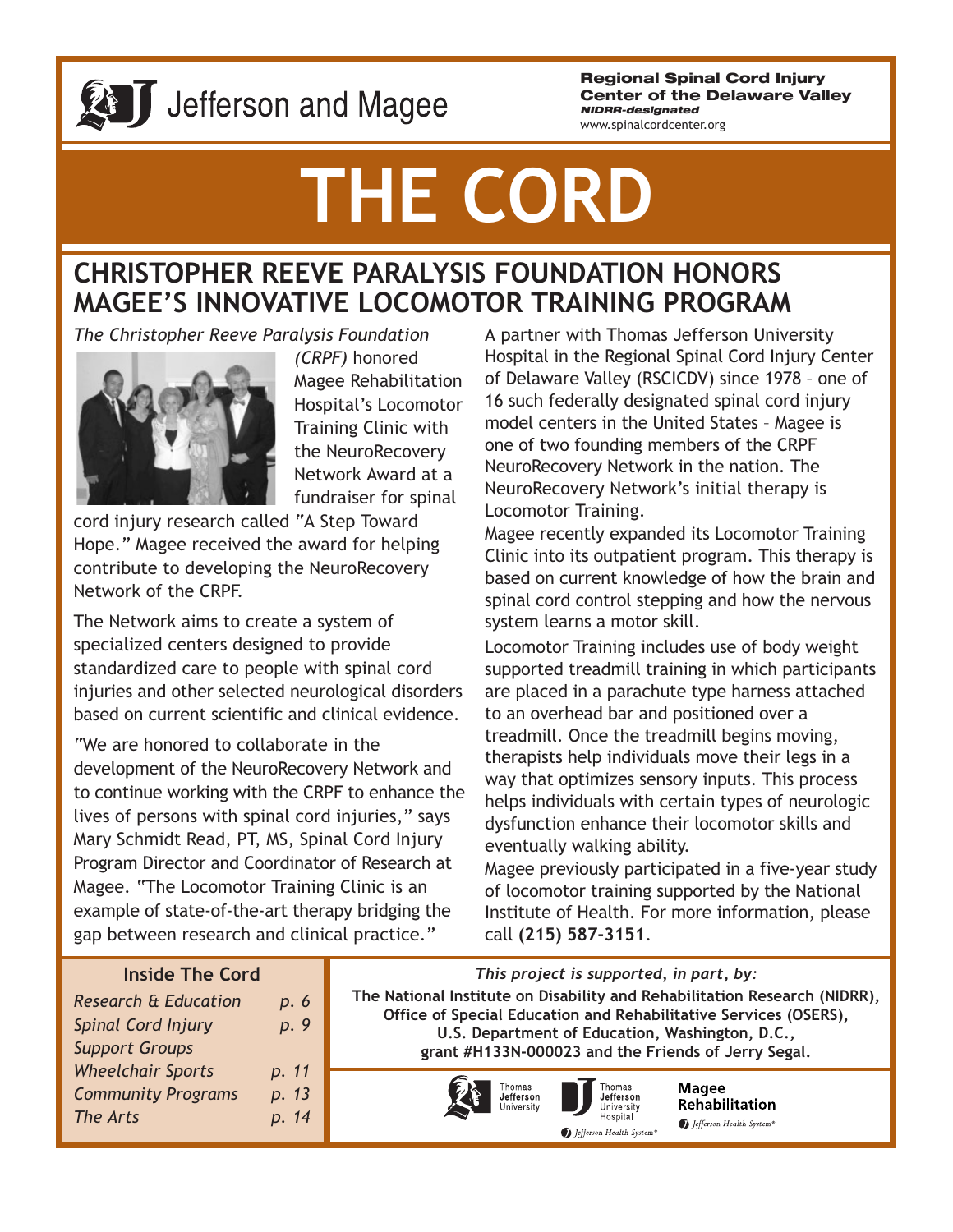# **RESEARCH & EDUCATION**

#### *RESEARCH FOCUS GROUP*

The Regional Spinal Cord Injury Center of Delaware Valley (RSCICDV) at Thomas Jefferson University Hospital and Magee Rehabilitation are conducting focus groups to evaluate consumer's priorities in dealing with recovery following a traumatic spinal cord injury. The focus group will be held at Magee

#### *RESEARCH PARTICIPANTS NEEDED*

**1.** The SCI Center has developed a research tool to measure improvement in walking in persons with spinal cord injury. We are

seeking volunteers to help us validate the scale and make sure it is reliable. Research participants must be motor incomplete and able to walk short distances with or without assistive devices or assistance. Subjects will be

required to come to Magee Rehabilitation Hospital on 2 different occasions for about 2

### *ONGOING RESEARCH DRUG STUDY*

The Regional Spinal Cord Injury Center of Delaware Valley (RSCICDV) at Thomas Jefferson University, a cooperative program between Thomas Jefferson University Hospital and Magee Rehabilitation Hospital, has been participating in a study evaluating a new investigative drug that may benefit persons with spinal cord injury. This international clinical trial has been evaluating the effect of this investigational medication and its role in improving motor function for individuals with

Hospital. You will be reimbursed for your time and free parking will be provided.

If you are a person with SCI and would like to participate or would like more information about the project, please contact **Mary Patrick, R.N.**, RSCICDV Project Coordinator at **(215) 955-6579**.

hours each visit. Those who participate will be reimbursed \$100 per visit for travel expenses and provided with free parking.

If you are interested in participating or would like more information, please call **Mary Patrick, R.N.**, RSCICDV Project Coordinator, at **(215) 955-6579**.

**2.** Research Participants Needed for SCI Pain Study (one-time, 45-minute telephone survey). Please call our toll free number at **1-877-686-5300** or visit our web site at **http://www.spinalcord.uab.edu** and follow the Participate in Research link for more information.

motor incomplete chronic spinal cord injury. Volunteers for this study have been participating over the past six months, and will continue for another six months. However, new enrollment has been closed by the company, as they have reached their target enrollment internationally. Results of this study will be reported in the future, following data analysis and publication.

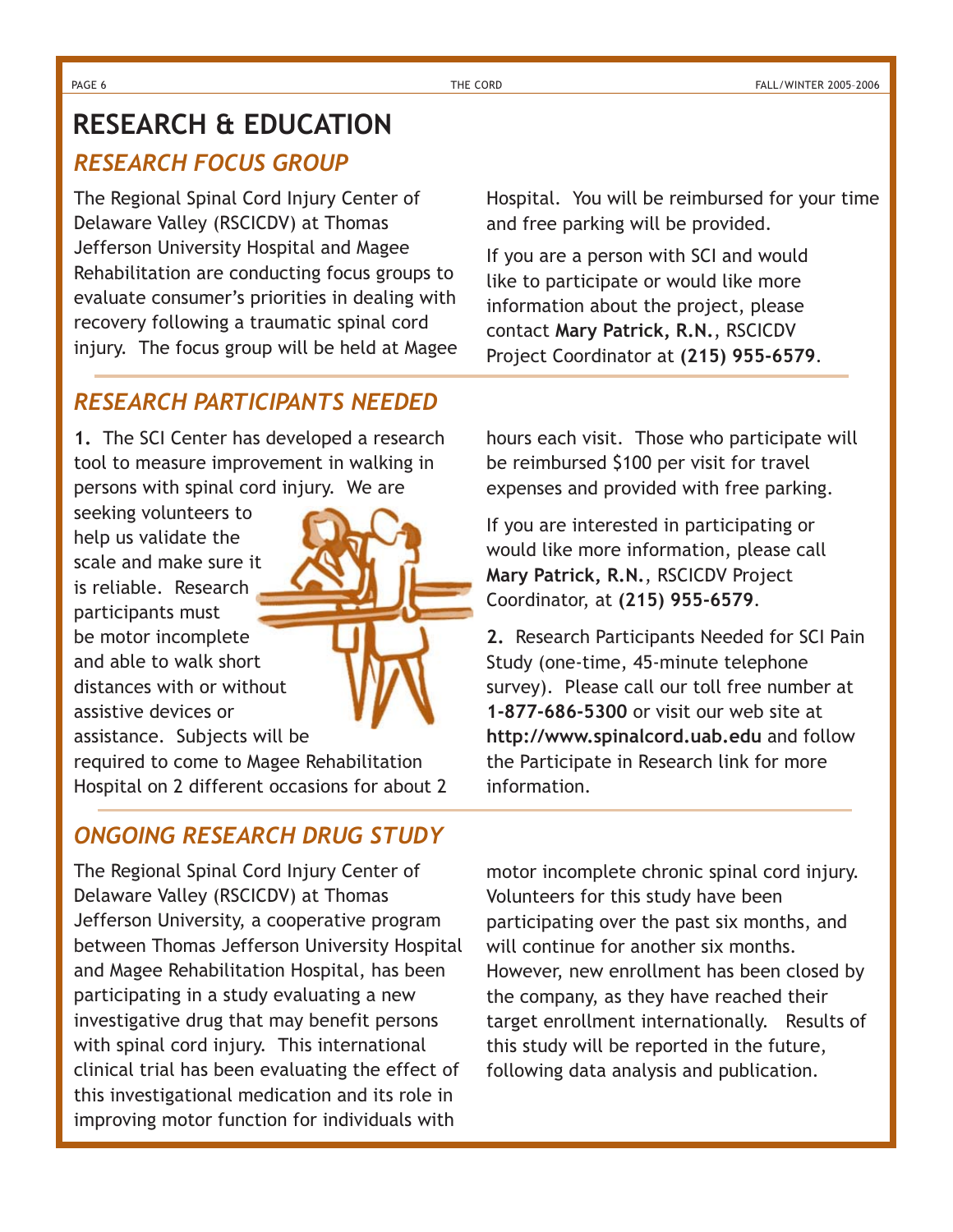#### FALL/WINTER 2005–2006 THE CORD PAGE 7

#### *CLINICAL TRIAL*



The Regional Spinal Cord Injury Center of the Delaware Valley (RSCICDV) at Thomas Jefferson University is currently conducting a clinical trial to investigate the potential of a new therapy, BA-210 (Cethrin® ), in acute spinal

cord injury. BA-210 is a recombinant protein drug, which acts as a Rho antagonist to promote neuroregeneration and neuroprotection in the Central Nervous System (CNS). BioAxone Therapeutics, Inc is sponsoring this trial. BioAxone Inc. has shown in animal studies that BA-210 reduces the damage from spinal cord injury and stimulates axon regeneration when applied to the spinal cord. Further, BA-210 applied to the dura mater can penetrate into CNS tissue. In this clinical trial, BA-210 will be applied to the surface of the dura mater of the spinal cord together with

Tisseel® , a fibrin sealant normally used to repair small dural tears.

This is a first in man study, which involves a single application of BA-210, during surgery within 7 days following spinal cord injury. Male or female patients aged between 16 and 70 years with acute thoracic or cervical spinal cord injury (with no motor or sensory function in the sacral segment) can be enrolled. The primary goal of this study is to determine the safety and tolerability of BA-210 when administered in conjunction with fibrin sealant to the dura mater of the spinal cord. Also, this study is designed to determine the effects of BA-210 on neurological function in subjects with complete spinal cord injury. James Harrop, M.D. from the Department of Neurosurgery at Thomas Jefferson University will serve as the Principal Investigator.

# *ONGOING RESEARCH of the RSCICDV*

#### **Current**

- **1.** A phase II, double-blind, placebo-controlled, multicenter study to assess the efficacy and safety of HP184 at 100, 200, and 400 mg doses administered orally once daily for twenty-four weeks in adult subjects with chronic spinal cord injury. *Sponsor*: **Aventis Pharmaceuticals**.
- **2.** A phase I/IIa dose-ranging study to evaluate the safety, tolerability, and pharmacokinetics of BA-210 and the neurological status of patients following administration of a single extradural application of Cethrin® during surgery for acute and cervical spinal cord injury.

#### *Sponsor*: **BioAxone Therapeutics Inc.**

**3.** Peripheral denervation following spinal cord injury (Using MRI to study nerve function following spinal cord injury).

#### *Sponsor*: **American Paraplegia Society**

- **4.** Restoration of walking after spinal cord injury - elements of a disability measure. *Sponsor*: **National Institute on Disability and Rehabilitation Research (NIDRR)**.
- **5.** Restoration of walking after spinal cord injury -a consumer preference for walking. *Sponsor*: **National Institute on Disability and Rehabilitation Research (NIDRR)**.

#### **Completed Clinical Trials**

- **1.** Open-label extension of double-blind, placebocontrolled, parallel group study to evaluate safety, tolerability and activity of oral Famipridine-SR in subjects with chronic incomplete spinal cord injury. *Sponsor*: **Acorda Therapeutics**.
- **2.** Restoration of walking after spinal cord injury validation of the Walking Index for Spinal Cord Injury (WISCI) scale for hierarchical ranking. Sponsor: **National Institute on Disability and Rehabilitation Research (NIDRR)**.
- **3.** Study the effects of Body Weight Supported Treadmill Training in acute incomplete spinal cord injury. *Sponsor*: **National Institute of Health (NIH)**.
- **4.** A multi-site, open label study to evaluate 250 mg oral NeotrofinTM BID in patients with subacute complete spinal cord injury over 12 weeks. *Sponsor*: **NeoTherapeutics, Inc.**
- **5.** Double-blind, placebo-controlled, 12-week, parallel group study to evaluate safety and efficacy of oral Fampridine-SR in subjects with moderate to severe spasticity resulting from chronic, incomplete spinal cord injury.

*Sponsor*: **Acorda Therapeutics**.

**6.** Eye-voice enablement technology: EVENtech, handsfree computer access for the disabled. *Sponsor*: **National Institute of Health**.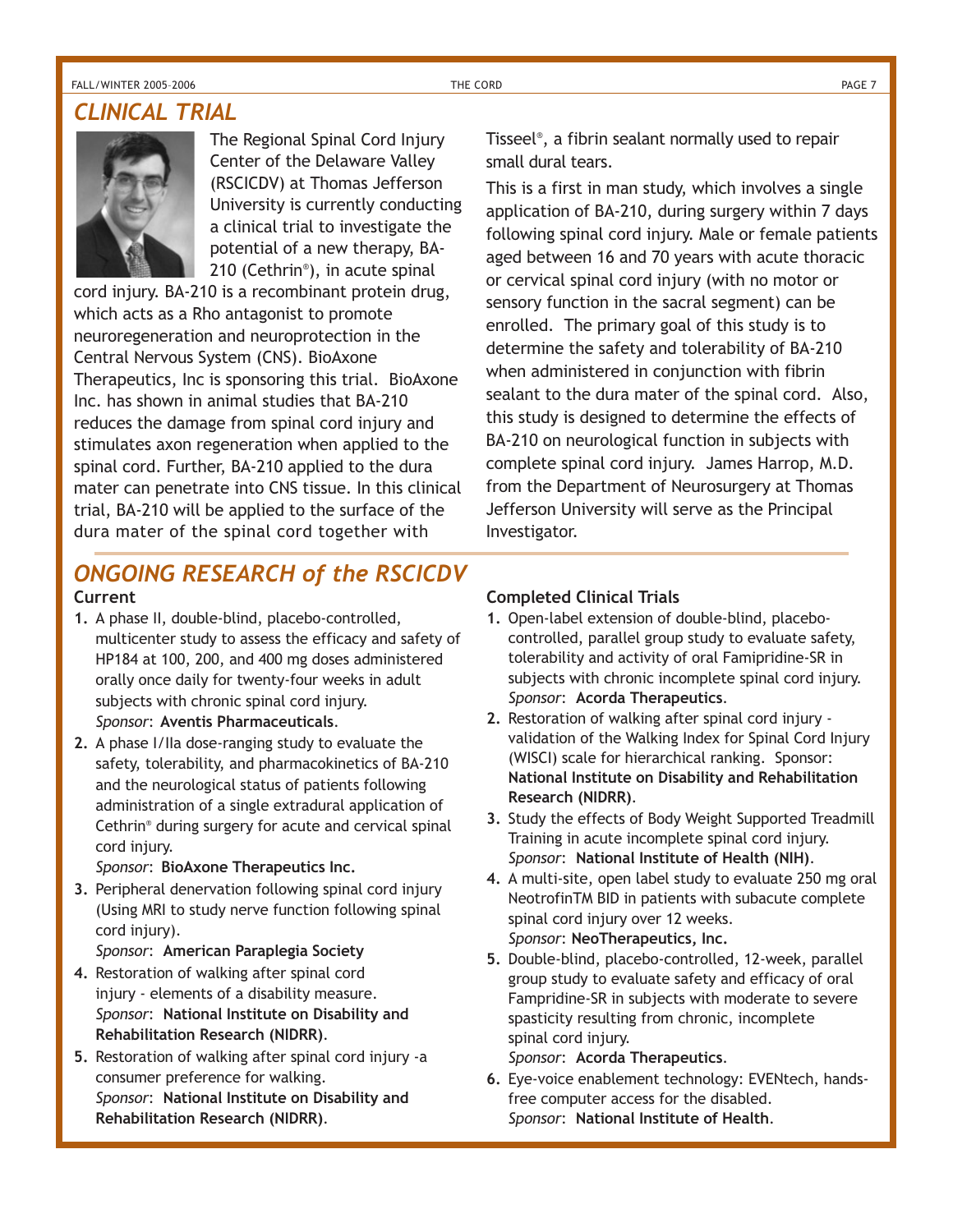#### **SPINAL CORD SOCIETY**

The Spinal Cord Society meets at Magee Rehabilitation on the 6th floor at 1 p.m. on the first Saturday of every month. The Spinal Cord Society puts 100% of its efforts into research for the cure of spinal cord dysfunction.

> If you would like to support this research, consider attending one of these meetings.

For more information, please contact **Chris Cellucci** at *cellucci@ursinus.edu* or **(610) 296-7429**, or Dennis Ledger at *dledger@csc.com* or **(856) 468-4401**.

#### *THE WORLD CONGRESS & EXPOSITION on DISABILITIES in the CITY of BROTHERLY LOVE*

This year, you have the unique opportunity to participate in the World Congress & Exposition on Disabilities when it will have its home at the Pennsylvania Convention Center, on December 1-3, 2005. It's your chance to meet with over 200 exhibitors representing a wide range of industries and associations including pharmaceutical, assistive technology, automotive, mobility, durable medical equipment, personal care, computer and many others. You'll learn about new products and services that are helping improve the lives of those with disabilities. You'll thrill at the athletic prowess of Magee's wheelchair athletes as they demonstrate

wheelchair rugby, power soccer, and wheelchair basketball. Gather information, compare products and services, or take advantage of discounted pricing



and show specials. And don't forget to visit the Philly non-profit pavilion to learn about local agencies and services for people with disabilities. For more information, contact **201-226-1446**

or **www.wcdexpo.com.**

#### **IMPORTANT WEB PAGES**

Find information on research, education, and community programs on these webpages:

www.spinalcordcenter.org, www.mageerehab.org, www.mageepeers.org

#### **Other sites of interest:**

www.wcdexpo.com, www.christopherreeve.org, http://members.aol.com/scsweb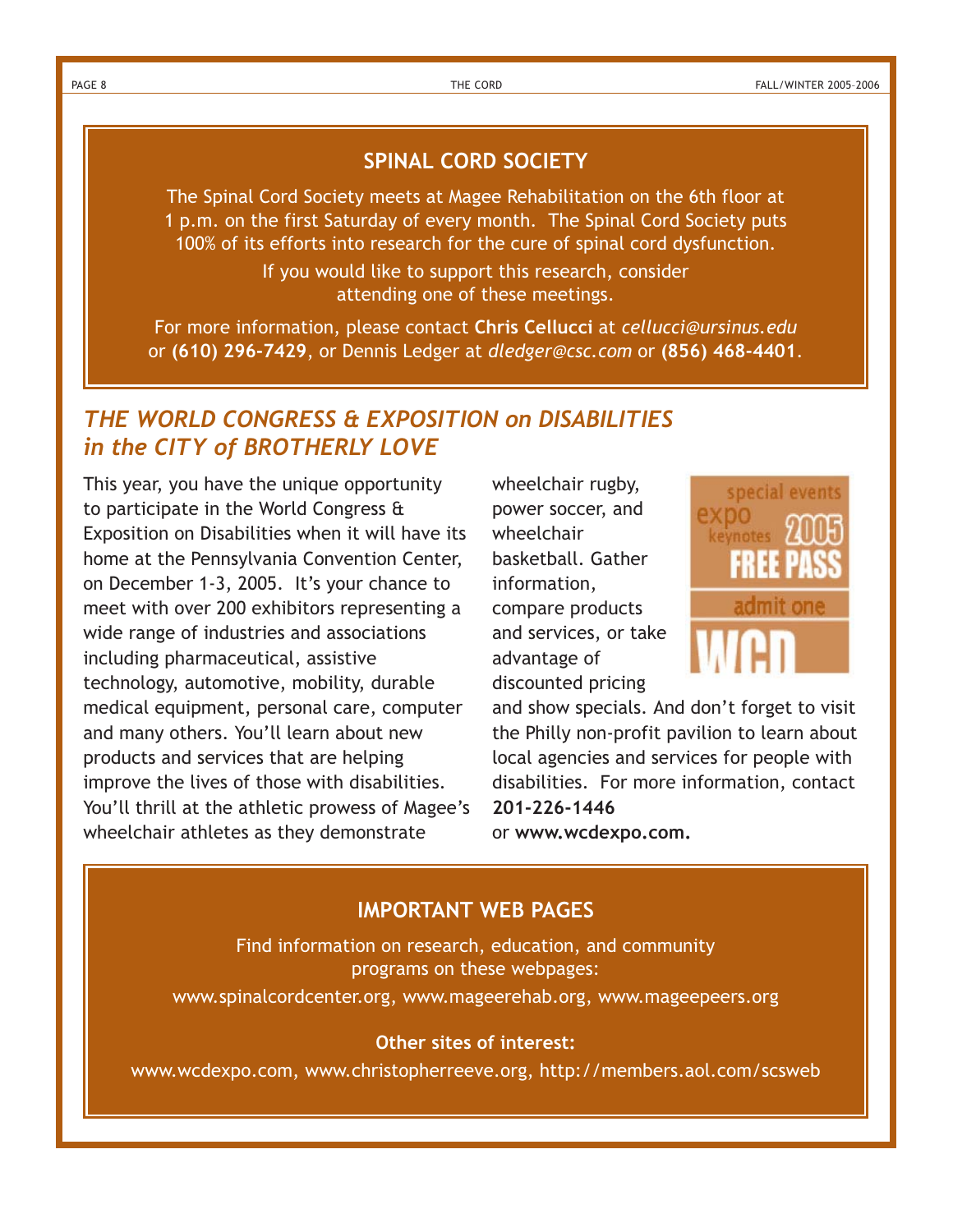# **SPINAL CORD INJURY SUPPORT GROUPS**

#### *SCI PEERS, SHARING EXPERIENCES*

The SCI-Peer Consultant Group provides individuals who have suffered a SCI the chance to learn from those who have rehabilitated following such an injury.

**MENTORS**-If you have rehabilitated from a SCI, please consider volunteering as a peer consultant to help others as they adjust to life with an injury.

**PROTEGES**-For individuals adjusting to life with a SCI, mentors can answer questions and address concerns based on their personal experiences.

Magee can match peers based on injury level, social situations, age, gender, marital status, recreational



interests and vocational experience.

To request a peer consultation, or to volunteer as a mentor, call **Marie Protesto** or **Sonya Dibeler** at **(215) 587-3174**, or e-mail **pcoordinator@mageerehab.org.**

#### *SCI FAMILY PEERS*



Family Peer Support is a group in which specially trained families who have experience with a spinal cord injury help others who share their struggles. Family members and significant

others of individuals who have had a spinal cord injury are encouraged to attend. Inpatient and outpatient families are

welcome. Family Peer Counselors offer reassurance, support and helpful practical tips.

This group meets on the second Thursday of every month at 6 p.m. in room 537 on the Spinal Cord Injury Unit at Magee Rehabilitation Hospital.

For more information, call **Pat Thieringer** at **(215) 587-3412**.

#### *WOMEN'S DISABILITY SUPPORT GROUP*

To help women with a disability explore their thoughts and feelings about life

with a disability, Magee provides a supportive, psychotherapy group each Monday afternoon. A clinical psychologist with expertise in



disability rehabilitation leads the group, which addresses topics such as relationships, career issues, intimacy and sexuality.

For more information about this group or other psychological services, call **Dr. Nancy Rosenberg** at **(215) 587-3210**.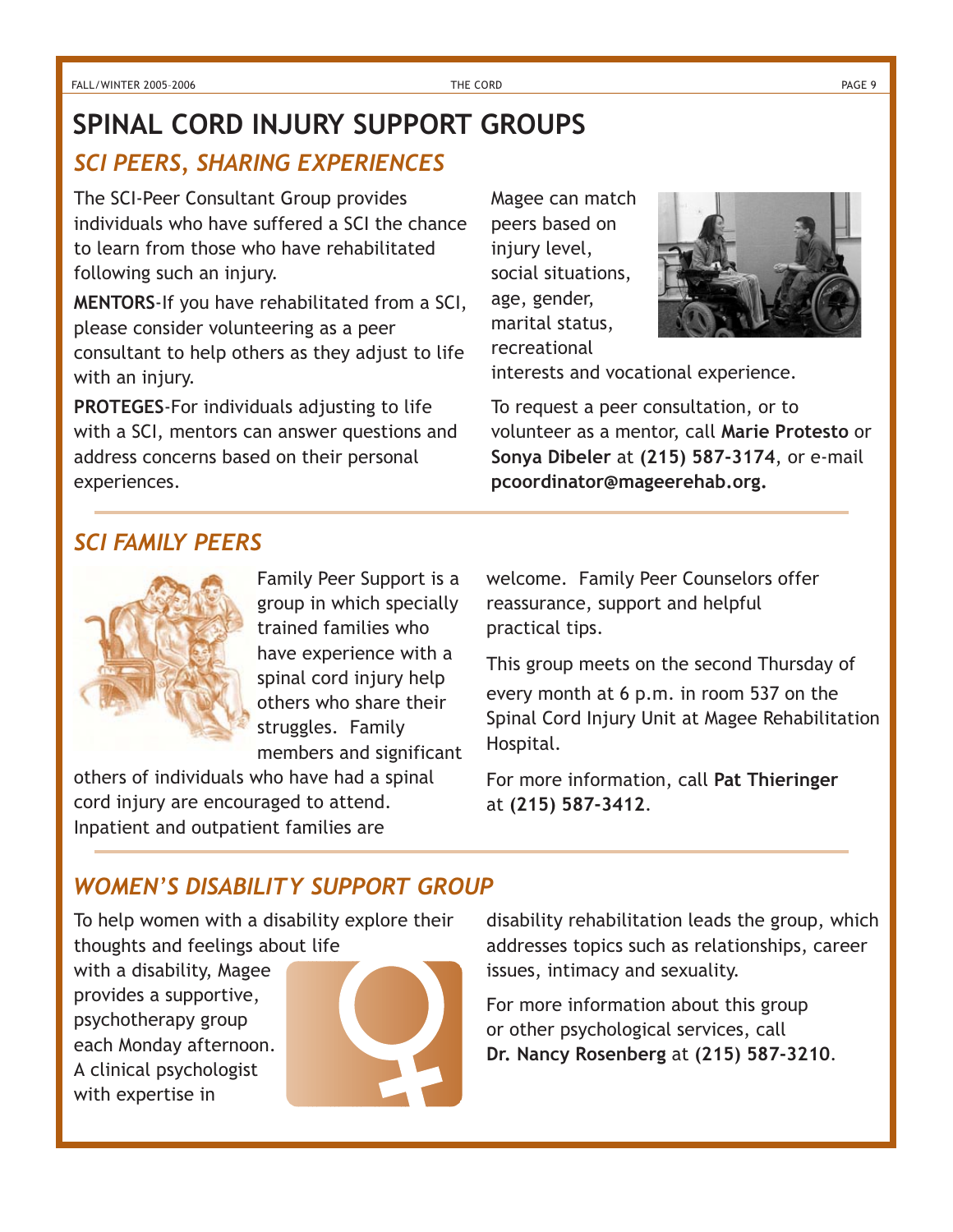#### *SCI RESOURCE & SUPPORT GROUP*

This group provides education, recreation and support opportunities to individuals with spinal cord injuries. Traditionally, meetings are held at Magee on the second Thursday of every month at 6 p.m. in the Second Floor Conference Room. However, social outings are scheduled based on availability and pricing.

We are always looking for new topics. If you have an idea for a topic or would like more information, please call **Marie Protesto** or **Sonya Dibeler** at **(215) 587-3174**, or e-mail **poordinator@mageerehab.org.**

#### **TENTATIVE TOPIC SCHEDULE**

November 2005 Art Museum December 2005 Holiday Party January 2006 Open Forum February 2006 Nutrition March 2006 Bowling

October 2005 Animal Assistants



#### Visit the Magee Peer Website at

# **www.mageepeers.org**

The Magee Peers Website is the first of its kind. The entire site is specifically for persons with spinal cord injuries.

**www.mageepeers.org** contains disability information and resources, learn about upcoming events, peer support, and the sale or donation of durable medical equipment. Links to OVR, DVR, and hireAbility are provided.

*Whatever you need to know is in there!*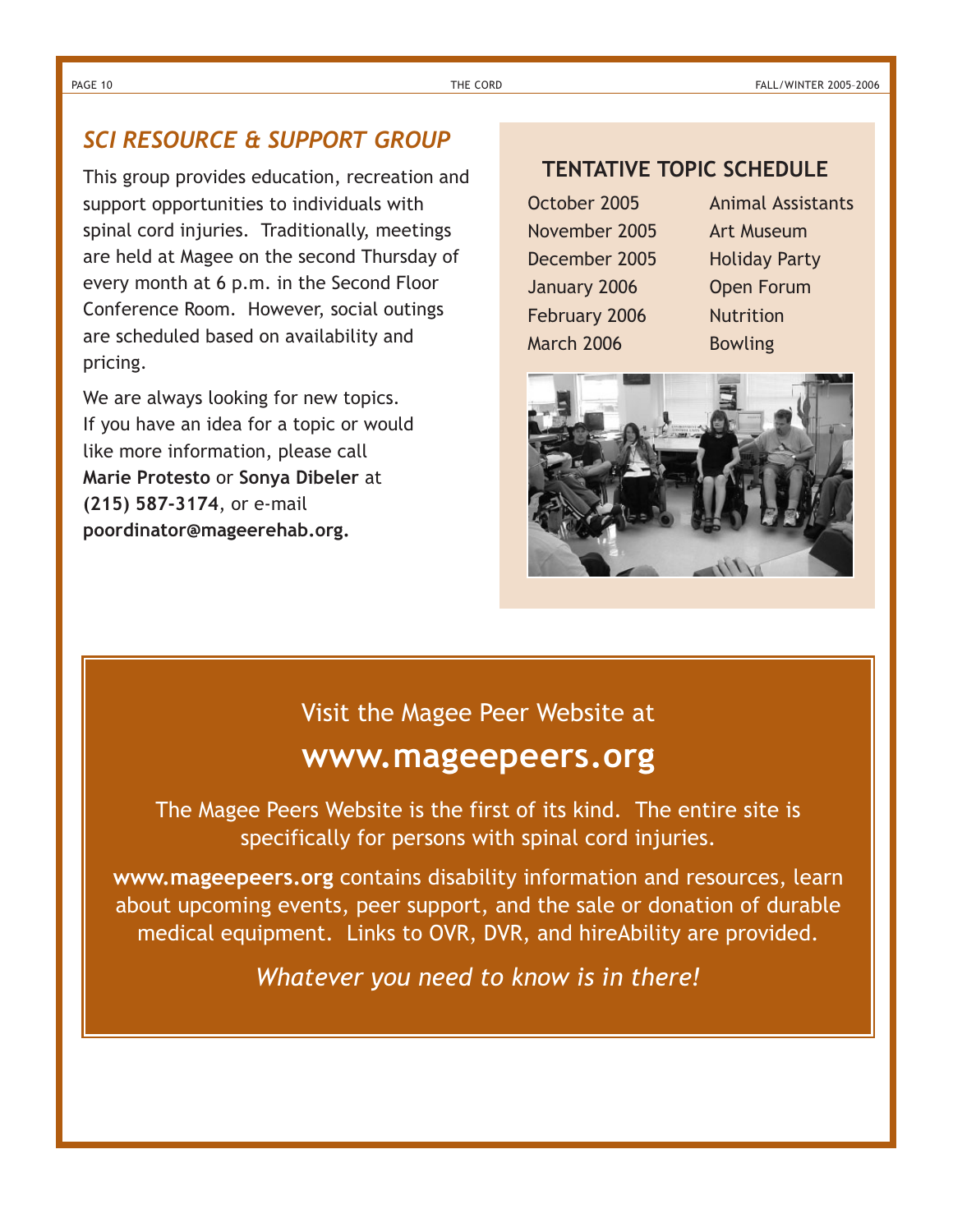# *SCI PEERS, SHARING EXPERIENCES* **WHEELCHAIR SPORTS**



Some great people have already turned out for this exciting new sport and we are always looking for more players for our inaugural Power Soccer season. Power Soccer is a

game ANYONE in a power wheelchair can play. Two teams of 4 power chair users attack, defend, and maneuver an oversized soccer ball in an attempt to score points on the opponent's goal. The game is similar to the nonstop action seen in a typical indoor soccer game. Power Soccer is the first competitive team sport designed and developed specifically for power wheelchair users. Power soccer players include persons with quadriplegia, multiple sclerosis, muscular dystrophy, cerebral palsy, head trauma, stroke and other disabilities.

Sports do more than exercise your body - they engage your brain. A catastrophic injury may have disabled your body, but your mind is fine and inner fire still burns. Watching sports and rooting for your team is fun, but nothing

compares to a little friendly competition. You can prove you can do it just as well (or maybe a little better) than the other guy. The will to win, the competitive spirit of an athlete is in no way limited or diminished because of the use of a wheelchair.

New players will be taught basic skills and strategies of the sport and play a modified schedule of games against local teams. Ball guards, uniforms and coaching will be provided in addition to most travel expenses for the competitions. If you have waited for the chance to compete in sports and been denied opportunities due to your need for a power wheelchair – your wait is over.

Please join us for our exciting first season! Our practices will be held on Saturdays from 1-3 p.m. at Old Pine Community Center, 4th and Lombard Street, Philadelphia. To sign up, please contact **Pat Thieringer** at **pthieringer@mageerehab.org** or **(215) 587-3412**.

# **Life — Be in It**

Staying active is the key to a happy and healthy life. Magee Rehabilitation and other Philadelphia agencies offer numerous specialized recreation opportunities at little or no cost. For more information on additional Magee sports and other specialized recreational opportunities, please consult the Magee Recreation Resource Guide. For a copy of the resource guide, please email **Pat Thieringer** at **pthieringer@mageerehab.org.**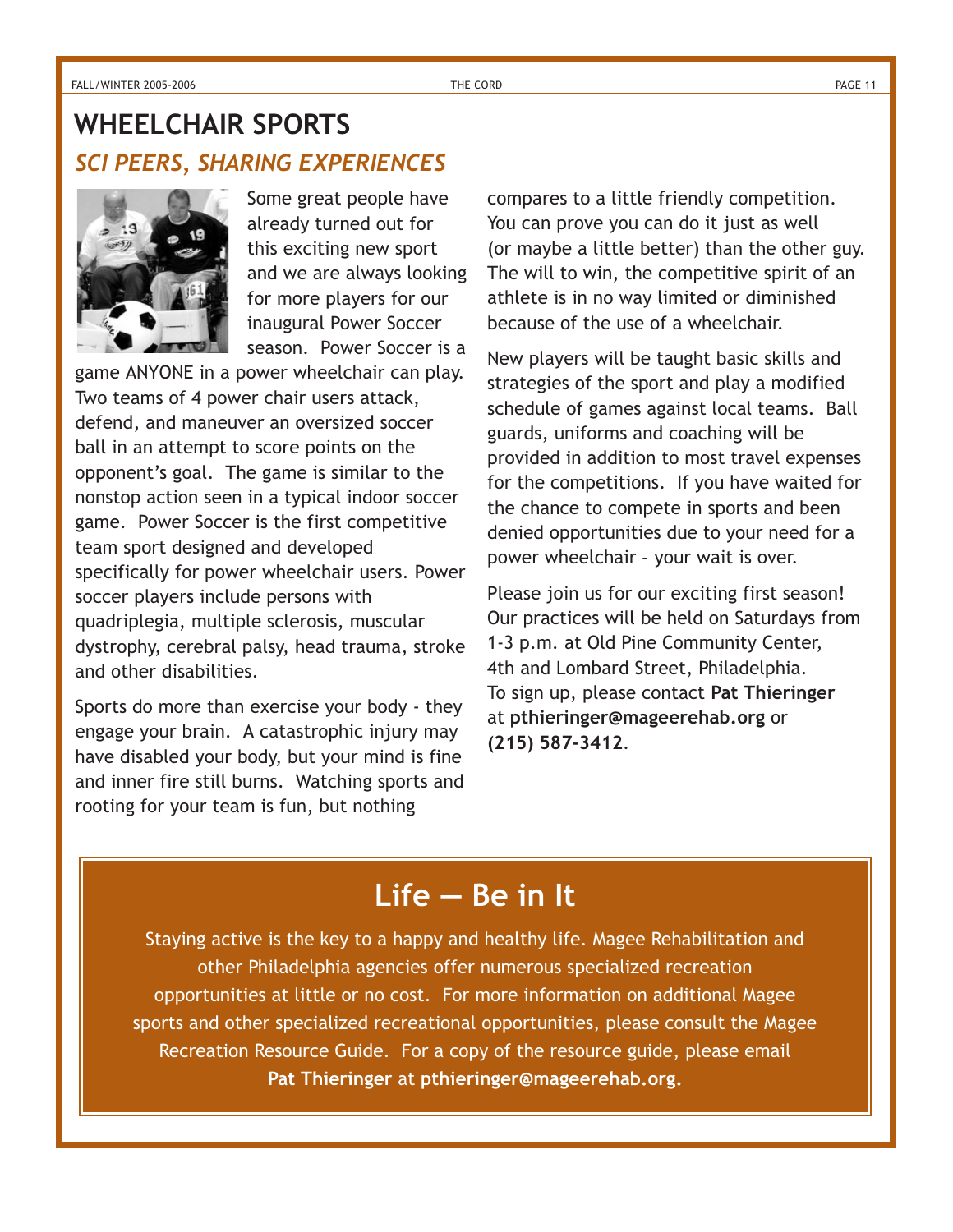#### *MAGEE EAGLES WHEELCHAIR RUGBY*



As their season begins, the Magee Eagles Wheelchair Rugby Team continues to build on last year's unprecedented

success with a second place finish at the Division II Wheelchair Rugby National Championships. This year's team features a strong core group of veterans, as well as a few new enthusiastic rookies who have already begun contributing to the success of the squad.

This year, the Eagles are scheduled to compete in regular season tournaments in Chicago, Pittsburgh, West Palm Beach, and Boston. In addition, we will be hosting the 15th annual Beast of the East tournament at the Riverwinds Community Center in Thorofare, NJ, October 21-23, 2005. We hope that our tough tournament schedule will prepare us to make a strong drive to win the Division II National Championships this year.

As always, the Magee Eagles encourage all prospective players and volunteers to come out and join the quad rugby experience. Practices are held every Thursday from 6:00- 9:00 PM at Carousel House on Belmont Ave., Philadelphia.

Please contact **Pat Thieringer** at **(215) 587-3412** or **AJ Nanayakkara** at **(215) 205-3076** for more information.

#### *MAGEE SIXERS SPOKESMEN WHEELCHAIR BASKETBALL*



The Magee Sixers Spokesmen is developing a new team to encourage rookie players to join their ranks this season. Practices will be held at Old Pine Street Center, 4th and Lombard Street in Philadelphia.

New players will be taught basic skills and strategies

of the sport and play a modified schedule of games against local teams. Sports chairs, uniforms and coaching will be provided in addition to most travel expenses for the sport. If you love the game, you have to try this physically demanding team sport! In addition to our new rookie team, we have a group of veteran players on a Division II team which will be playing a very competitive schedule this season. Many of their tournaments will feature the top twenty

teams in the country. With this schedule we hope to prepare for a run to the Final Four of the Division II National Wheelchair Basketball Association National Championships. This is the tenth season the Philadelphia 76ers, one of 19 NBA teams sponsoring wheelchair basketball teams, have partnered with Magee to help support the Magee Sixers Spokesmen. As members of the Sixers Organization we play a halftime exhibition at the Wachovia Center, publish a team media guide, receive tickets to Sixer Games and participate in Sixers' Charity events. To find out more about the Magee Sixers Spokesmen team or obtain our full schedules contact **Pat Thieringer** at **(215) 587-3412**.

Mark your calendar for two local events: **The Carousel Tournament**, February 10-12, 2006 and the **Sixers Halftime exhibition** at the Wachovia center on January 31, 2006. *All home games are free and open to the public*.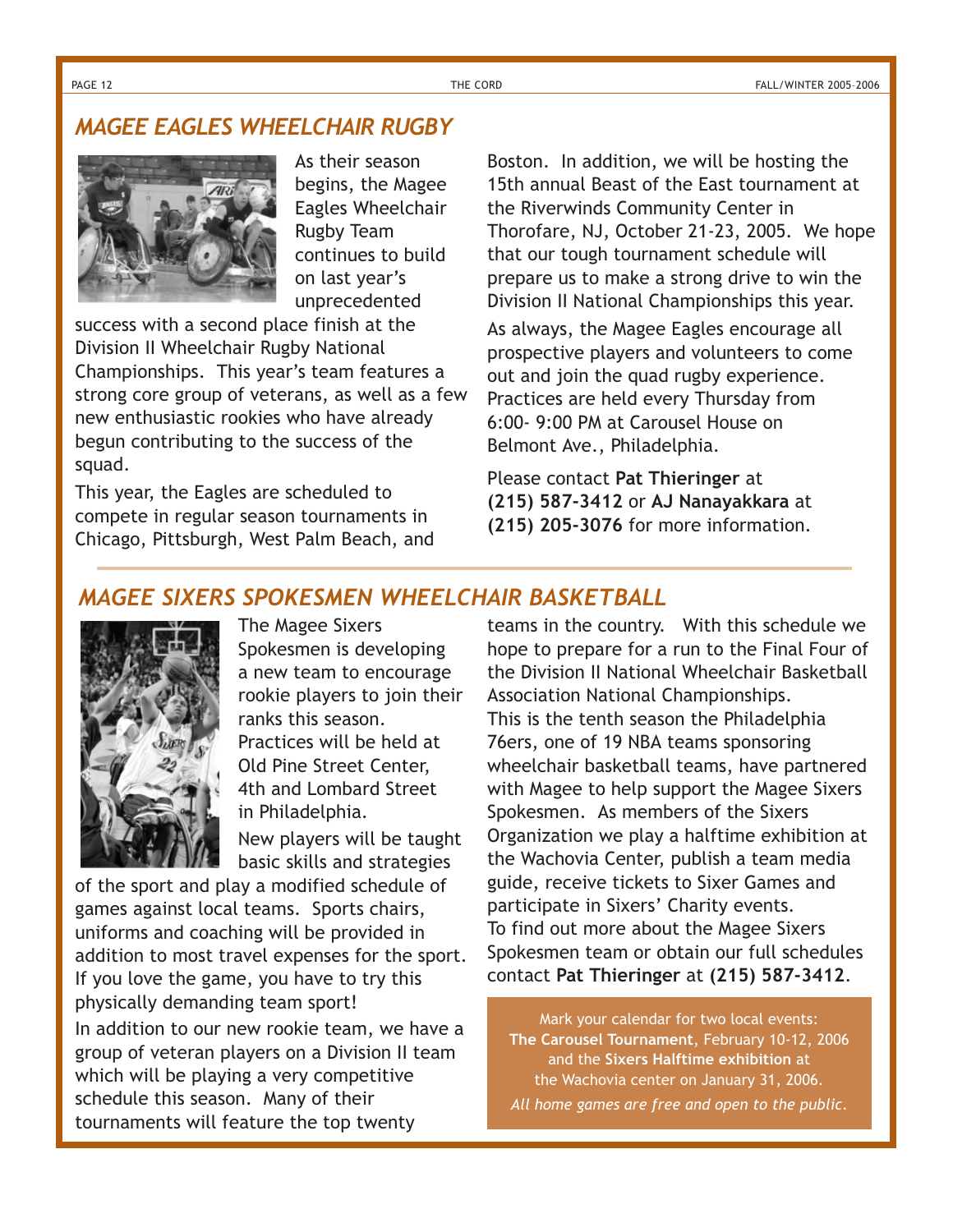# *THINK FIRST* **COMMUNITY PROGRAMS**



To help prevent disabling head and spinal cord injuries among children, teens and young adults, Magee's Think First Program holds dynamic

presentations at schools. Our program is part of the nationally coordinated Think First program. Presentations consist of injury prevention lessons and testimonials from adults with disabilities.

If you have a spinal cord injury or brain injury and are interested in changing behaviors and saving lives, please consider joining Think First and speaking to students. Since Magee values your experience we will reimburse you for your time.

If you are interested or know of a school that would like to host one of our assemblies, please call **Joe Davis**, Think First Coordinator, at **(215) 587-3400**.

#### **NARCOTICS ANONYMOUS**

The Narcotics Anonymous group meets every Sunday at 7 p.m. in room 222-224. All are welcome to this safe environment for addressing the issues of addiction.

## **ALCOHOLICS ANONYMOUS**

This group meets every Tuesday at 8 p.m. in Magee's Cafeteria. For more information about NA or AA, please call **Joe Davis** at **(215) 587-3400**.

### *hireAbility*

*hireAbility* is a nonprofit organization dedicated to helping individuals with disabilities seek employment throughout Philadelphia and South Jersey. Headquartered at Magee Rehabilitation Hospital with offices in Blackwood, NJ, hireAbility works with a number of area businesses and receives daily updates on

open positions in the region.

The organization also partners with various community agencies that provide computer and assistive technology training as well as other skills training. In addition, *hireAbility* can refer you to organizations that provide housing programs, transportation information and other services



designed to help individuals return to work.

For more information, please call **(215) 587-3080**.